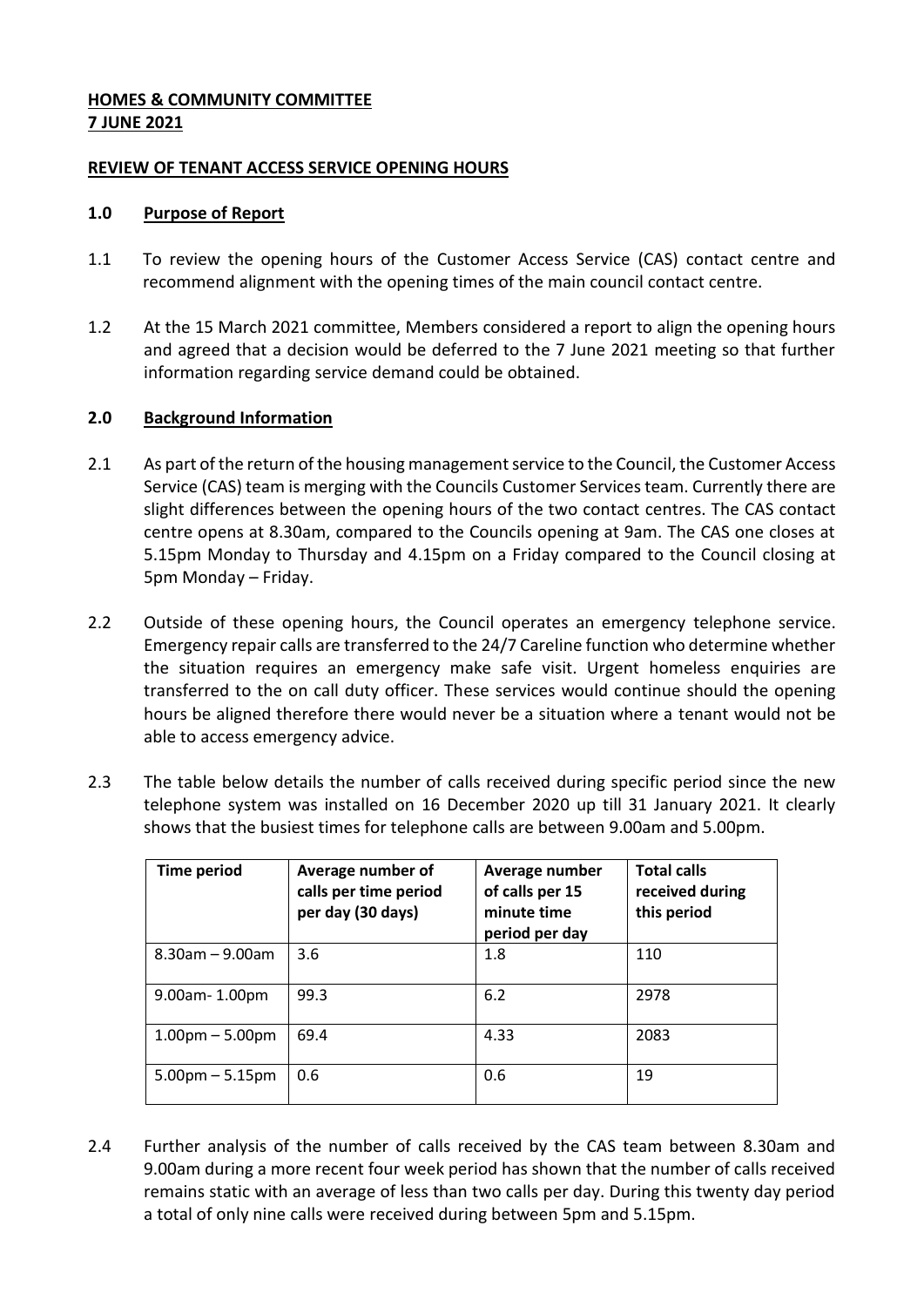2.5 Callers were asked why they contacted us at that time, Just over 50% provided a reason as detailed below.

| Reason                         | <b>Number of calls</b> | <b>Comment</b>                           |
|--------------------------------|------------------------|------------------------------------------|
| Report priority one repair     |                        | These could have been reported to the    |
|                                |                        | emergency out of hours team              |
| No specific reason for calling | -19                    |                                          |
| before 9am or after 5pm        |                        |                                          |
| Lifestyle                      |                        | Out of all of the calls logged, only two |
|                                |                        | tenants said it would not be convenient  |
|                                |                        | for them to call at a different time     |

- 2.6 From a staffing aspect, to ensure that there is adequate cover, the CAS team currently have to work two shifts. If the opening times were aligned then the advisors would all work the same time and there would be no reduction in cover during the day.
- 2.7 Out of hours, tenants have the options of emailing their enquiries and raising queries via their My Account. Further work is taking place to improve the digital online offer for all tenants.
- 2.8 The alignment of the opening hours was discussed with the Tenants Forum and they unanimously agreed that the opening hours should be altered in line with recommendations. They felt that tenants needed to have uniformity with all other council services.

#### **3.0 Proposals**

- 3.1 It is proposed that the CAS contact centre operating hours aligns with the Councils contact councils opening hours. This will provide our residents with a service which has simplified opening hours and does not cause any confusion as to when the service is open.
- 3.2 Out of hours, there will be no change as tenants who need to report an emergency will transfer through to Careline as they currently do.
- 3.3 The alignment of the opening hours brings the additional benefit of providing increased stability to the service. There is no requirement for the advisors to have an early start or late finish which means there is an increase in the availability of staff to provide a service during busier times.

#### **4.0 Equalities Implications**

4.1 The proposed alignment of the opening hours do not present any specific equality issues.

#### **5.0 Digital Implications**

5.1 The ICT business unit will need to make a small one off amendment to the telephony system to align the opening times.

## **6.0 Financial Implications**